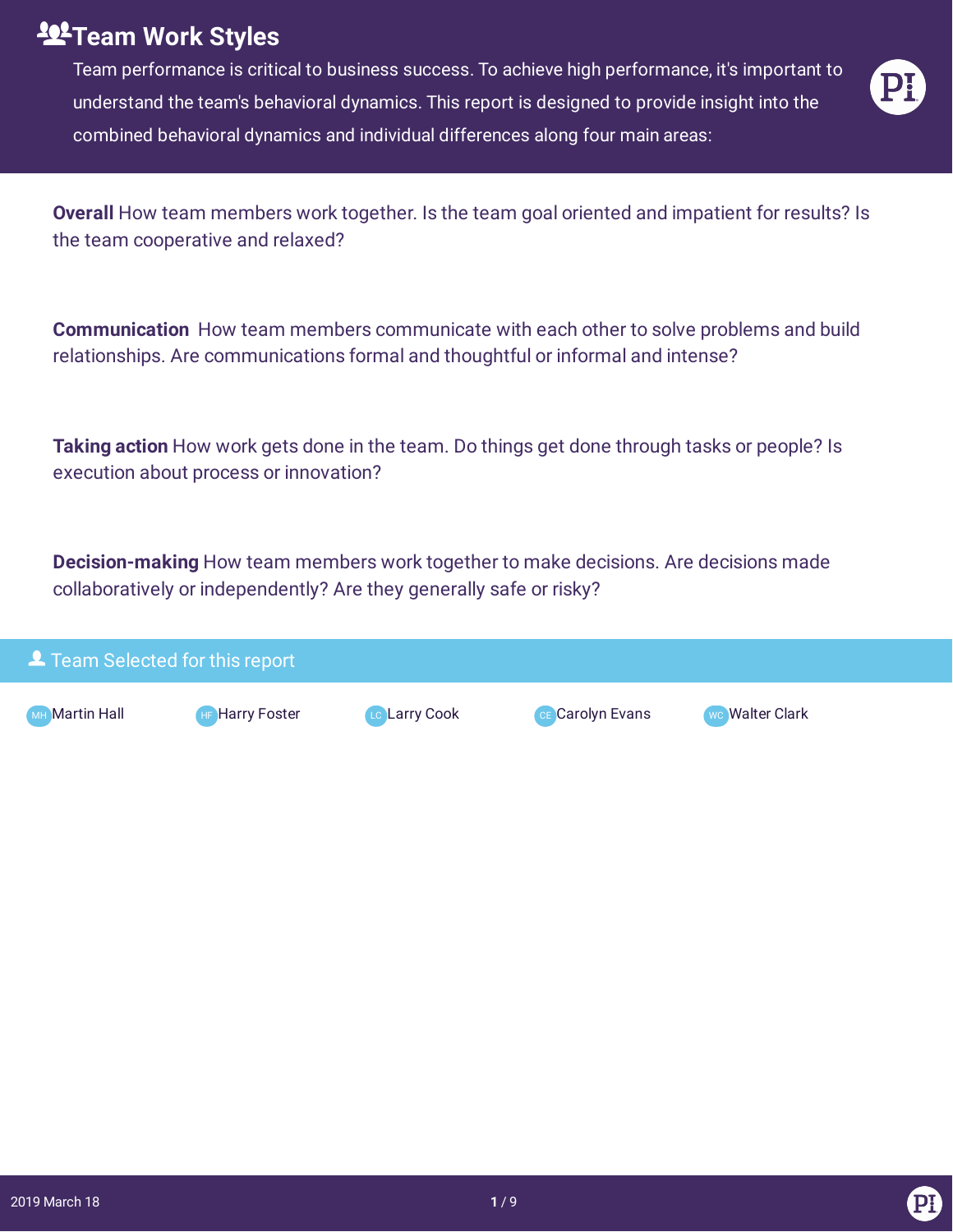**OVERALL** How team members work together. Is the team goal oriented and impatient for results? Is the team cooperative and relaxed?

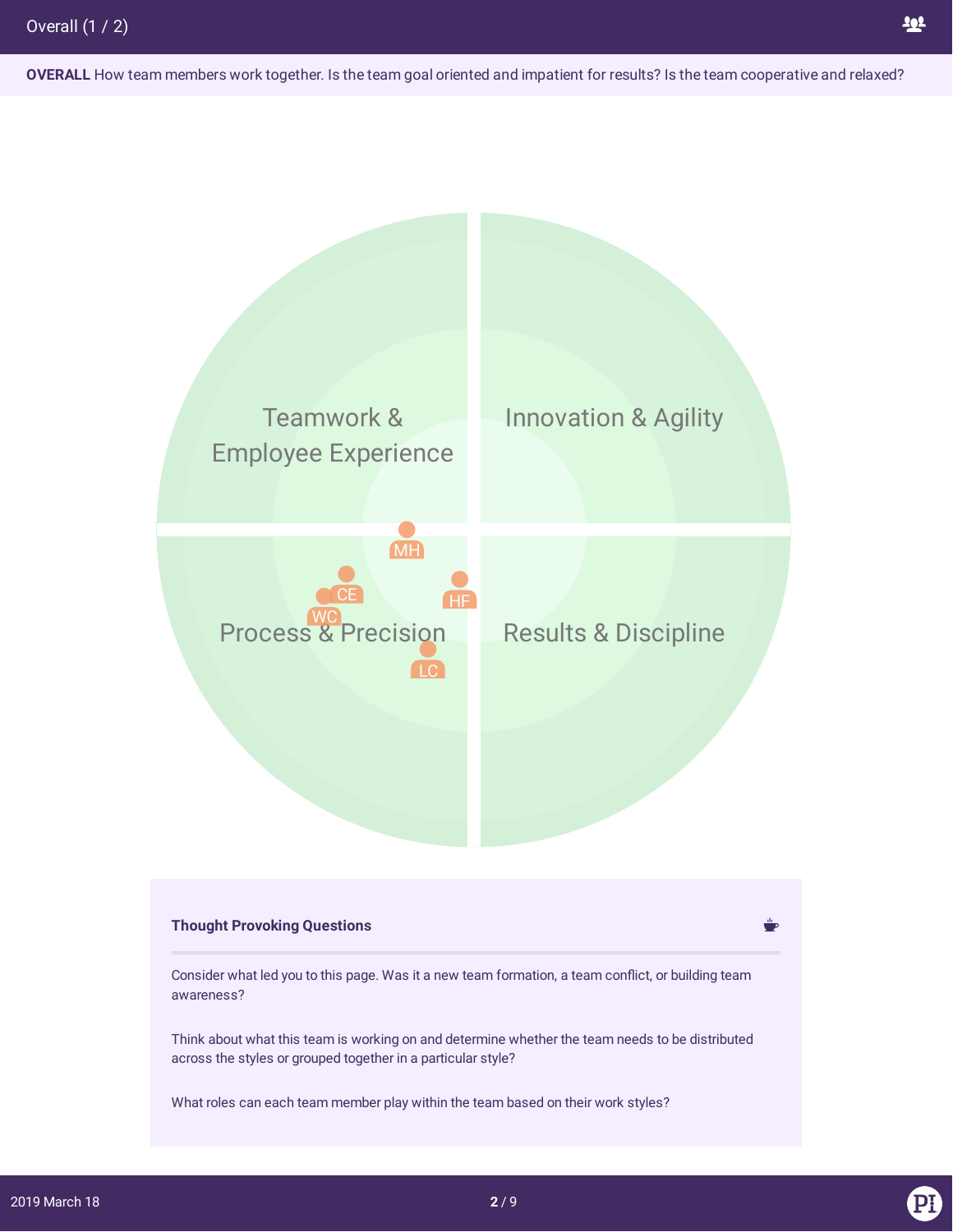



**Strengths:** Cooperative and motivating; Relaxed generalists; Steady, dependable, and able to work consistently when dealing with repetitive work.

**Cautions:** May be conservative and cautious with risk ; May not respond well to pressure, taking time to adjust or adapt to change; May take time to build trust.

**Tips:** Support decision making and risk taking by providing assurances of security; When introducing change, provide why the change is happening and allow them extra time to adjust; When starting new projects, brainstorm and provide time to process ideas out loud.

 $\blacksquare$ 

Innovation & Agility -Driven by their vision and readiness to risk it all, teams make their mark with their entrepreneurial spirit and creative problem-solving.

**Strengths:** Ambitious and goal-oriented; Connect with people quickly and easily; Quickly adapt to change and thrive under pressure.

**Cautions:** May be impatient to move or see results; May have little concern about details; May not take the time to listen closely, focusing more on the action to take.

**Tips:** Provide team with opportunities to tackle challenges; Don't micromanage, give space to put a plan into action and see results; Ask specific questions about plans to confirm that details are being considered.

Results & Discipline -Driven to deliver results, teams keep an analytical eye on the path ahead and hold the ground they have gained.

**Strengths:** Self-starting and driven by their competitive nature.; Inquisitive, yet conscientious problem solvers.; Results and achievement oriented, while still remaining disciplined with facts and accuracy..

**Cautions:** May be controlling, driving hard to get things done a certain way; May pressure others to attain results, which other team members may find uncomfortable; May be authoritative with little interest for small talk, focusing instead on facts and tasks.

**Tips:** Provide opportunities for growth or advancement; Provide recognition for tangible results; Assign a variety of challenging projects.

Process & Precision -Engineered to maximize efficiency and consistency, teams fill the gaps, stabilize organizations, and function like a finely-tuned machine.

**Strengths:** Self-disciplined, precise and accurate ; Great detail-oriented listeners; Tolerant, patient, uncritical and cooperative.

Cautions: May take time to adjust to change; May be concerned with correctness and how the work reflects on them; May not openly share ideas.

**Tips:** Provide clear direction and expectations when delegating or assigning work; Introduce change by explaining why change is happening and allowing extra time to adjust; Allow time to brainstorm and process ideas out loud when starting new projects.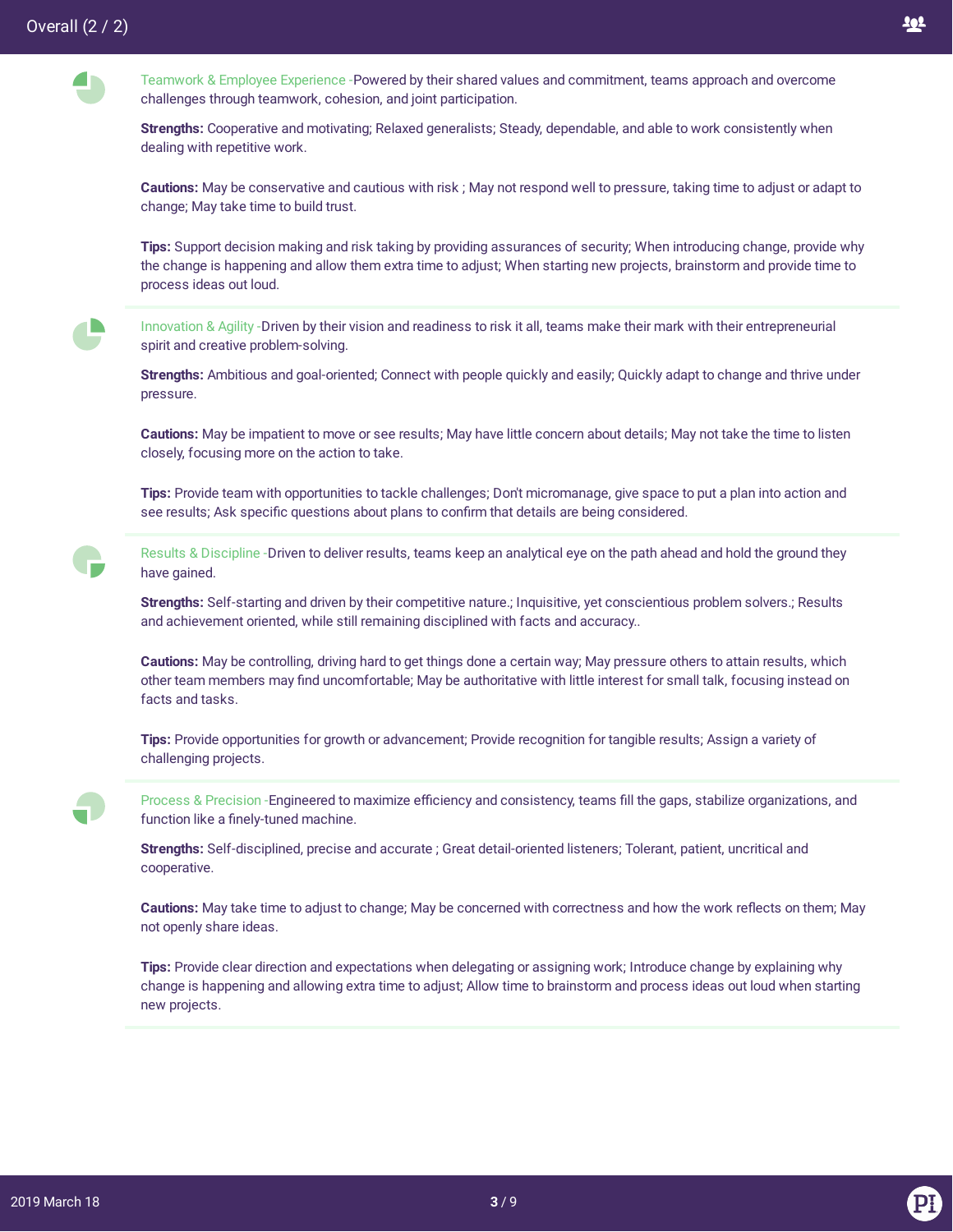**COMMUNICATION** How team members communicate with each other to solve problems and build relationships. Are communications formal and thoughtful or informal and intense?



## **Thought Provoking Questions** Does the team need to represent the company externally? Does everyone on the team have an equal opportunity to voice their opinions? If not, what can you do to support them? Is this a distributed team (e.g., remote or international teams)?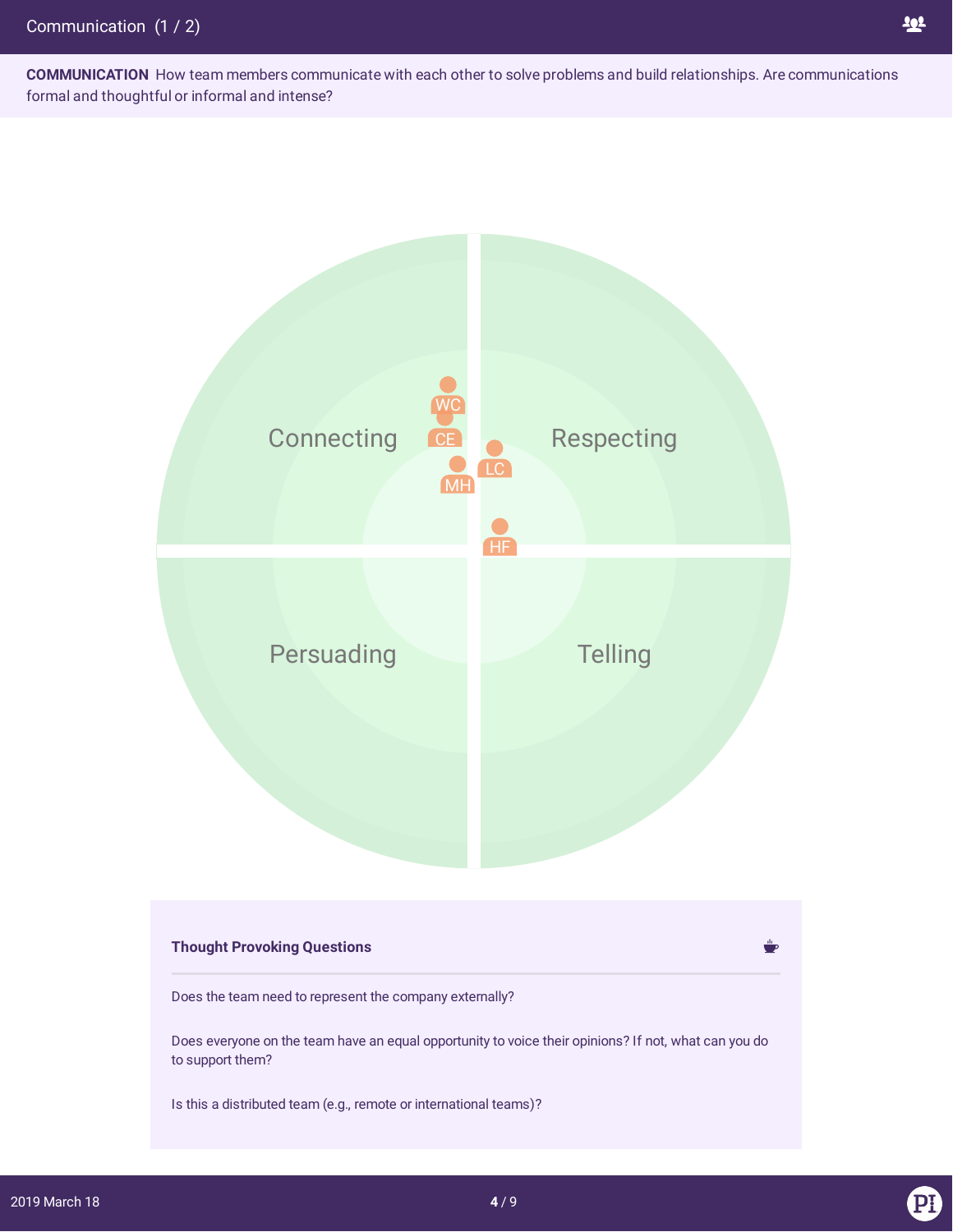**A** 

 $\blacksquare$ 



Connecting Team Style -Caring for people and their feelings, the Connecting style is about putting people at the center of communications through interpersonal sensitivity and genuine relationship-building.

**Strengths:** Patient and thoughtful listeners; Sociable and at ease in a conversation; Cooperative, empathetic and comfortable in a team setting.

**Cautions:** May be hesitant to deliver hard news or decisions; May appear as too talkative; May have a hard time working in independent roles.

**Tips:** Provide security and assurance when they need to deliver unfavorable news; Use small talk to open the conversation and allow them time to process new information; Remind them that when communicating with Persuading and Telling styles, they may need to get to the point quicker.

Respecting Team Style -Based around pleasant yet professional interactions, the Respecting style is about having a strong point of view but still respecting and acknowledging others perspectives. People want to be heard but not at the expense of the relationship.

**Strengths:** Patient, deliberate and consistent; Communication is focused on work and expertise; Reserved, quiet and introspective.

**Cautions:** May be slow to open up with new people; May be blunt, especially when under pressure; May not openly share ideas without time to analyze first.

**Tips:** Provide materials for review ahead of time to improve their contribution during meetings; Stick to the facts to make your point and maintain credibility with them and skip the fluff; Coach them to be more willing to voice opinions, even if they aren't fully formed, especially when working with Persuading or Connecting team members .

Telling Team Style -Opinions will be loud and fast coming; the Telling style is about being assertive and to the point and then moving on to the next topic of interest quickly.

**Strengths:** Direct and to the point; Authoritative and factual in expression; Fast-paced and efficient when communicating.

**Cautions:** May present things in an abrasive, "take it or leave it" manner; May value own judgement over others and find it difficult to listen; May be fast-paced and jump from one topic to another.

**Tips:** Coach them to be conscious of tone when communicating with others; Communicate the facts, systems or strategies to help them understand the big picture; Provide structured communications, such as emails with key points bulleted or weekly check-ins on the calendar.

Persuading Team Style -Talking fast with enthusiasm and energy, the Persuading style has a socially outgoing approach that is geared towards influencing others, building networks, and gaining support.

**Strengths:** Articulate and enthusiastic communicators; Can quickly establish rapport; Motivational and persuasive.

**Cautions:** May listen just to preserve the relationship; May not take no for an answer, wanting to win you over to their view; May rush the conversation or switch topics quickly.

**Tips:** Let them communicate ideas in a social, collaborative setting; Lead with the headline and communicate how a task is connected to goals; Remind them to listen to other ideas and opinions.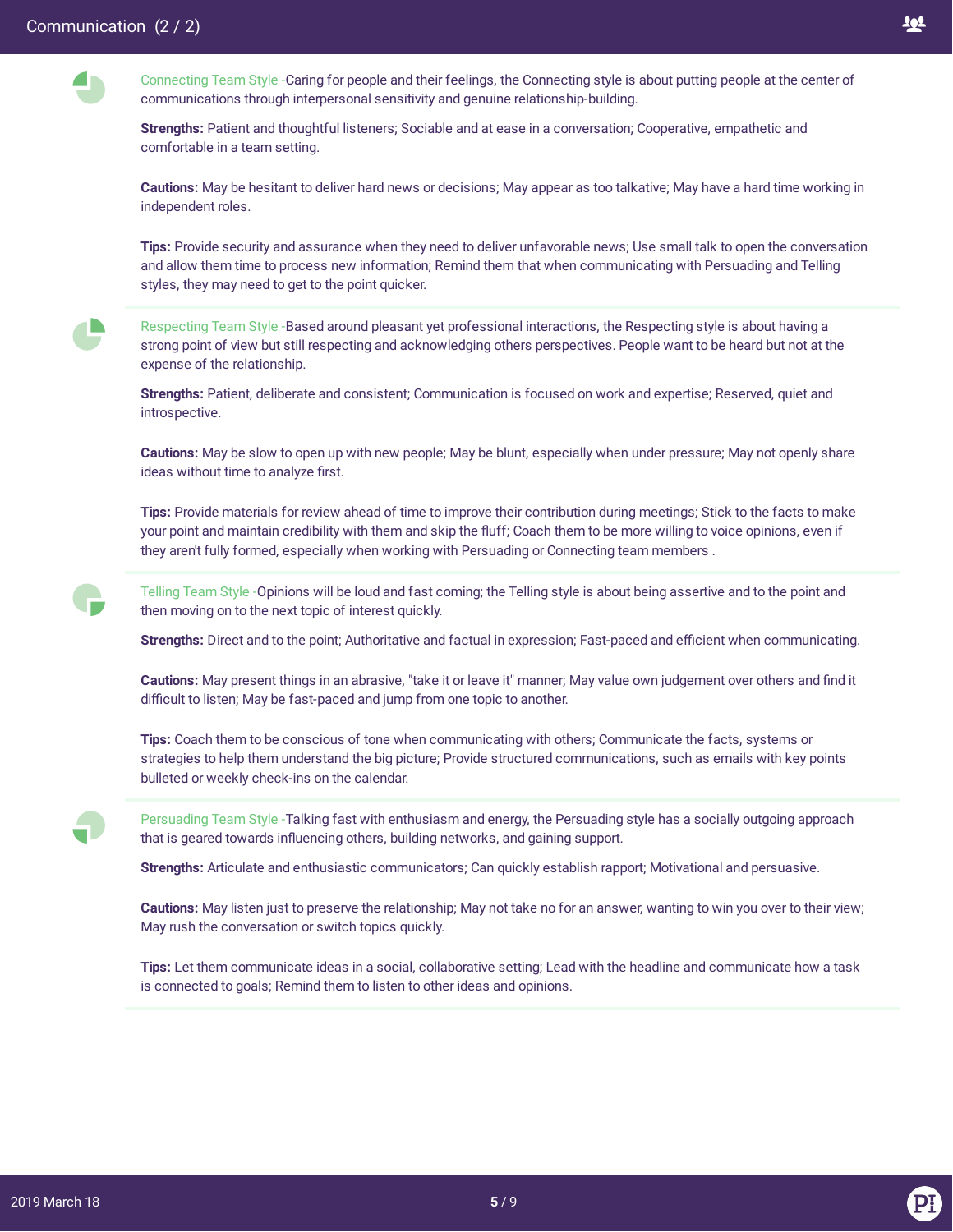**TAKING ACTION** How work gets done in the team. Do things get done through tasks or people? Is execution about process or innovation?

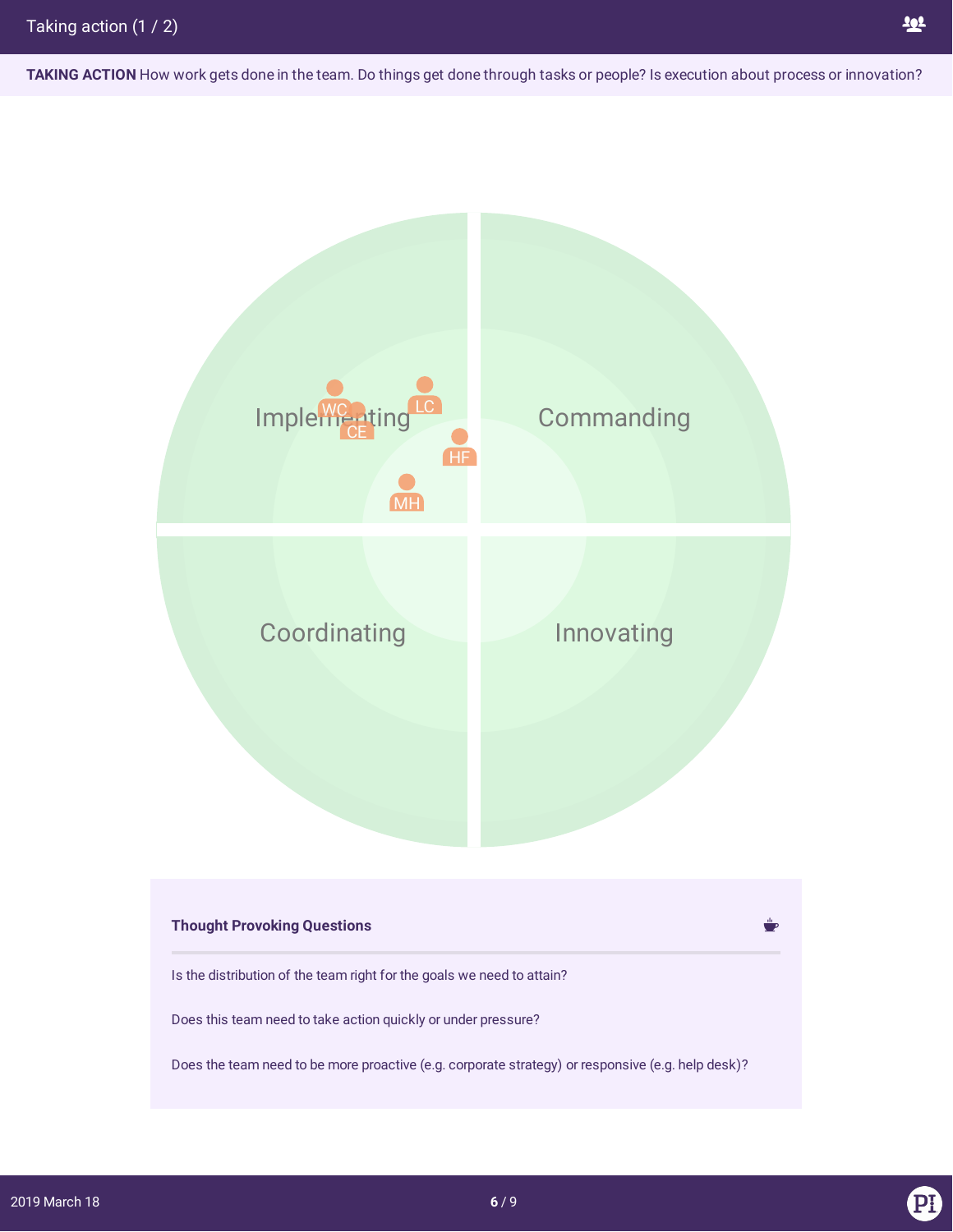Implementing Team Style -Process and procedure have a place; the Implementing Action style is about being methodical, detail-oriented, and structured in the approach to getting things done.

**Strengths:** Diligent, methodical and deliberate; Patient, calm and steady; Collaborative, accommodating and supportive.

**Cautions:** May be slow to take action without complete information or a well defined process; May be cautious and conservative, wanting to protect themselves against risk; May be worrisome at times and need a sense of security and clarity before taking action.

Tips: Provide clearly defined processes or help them create a plan of action; Limit involvement in projects that lack structure or guidance; Coach to consider the risk of potentially taking the wrong action and build a mitigation plan.

Commanding Team Style -There is a right way to do things; the Commanding Action style is about having strong opinions about how work should get done and making sure it is carried out in a specific way.

**Strengths:** Decisive and proactive when knowledgeable on decision; Driven to get things done accurately and on time; Adapts to change when it has proven results.

**Cautions:** May be assertive and independent, primarily concerned with doing things in their own way; May be intense, driving, and impatient, overpowering those with Coordinating and Implementing Styles; May need clarity and be concerned with rules and accuracy.

**Tips:** Provide team with a clear definition of their responsibilities and authority; Encourage independent work streams or come up with a plan of action as a team, making sure everyone is heard; Help them decipher between urgent and nonurgent action items.

Innovating Team Style -Challenging the status quo, the Innovating style is about being fast-paced and willing to take charge and try things in new and unique ways

Strengths: Take initiative and thrive under pressure; Adapt easily and can be flexible in their approach; Enjoy risk and uncertainty.

**Cautions:** May value their own, individual judgement more than others; May be more concerned with achieving goals than in the details; May not be concerned with following rules or processes.

**Tips:** Limit guardrails to let them excel on fast-moving projects; Provide opportunities delegate the process and details to other team members (Commanding or Implementing) when possible.; Be clear about when rules need to be followed and build in mechanisms to ensure follow through.



Co-ordinating Team Style -Things get done when everyone is onboard; the Coordinating style is about using informal relationships and genuine care to bring people together and get them aligned toward action.

**Strengths:** Easy-going and calm; Steady, dependable, and tolerant; Collaborative, agreeable, and cooperative.

**Cautions:** May respond tentatively to pressure; May not hit deadlines, but will see work to completion; May take time to adjust to change.

**Tips:** Assemble stakeholders and determine next steps to help team take action; Assign a project manager (with an Implementing or Commanding style) to track decisions and deliverables and make sure details aren't missed; Limit the amount of competition between members on the team to reduce discomfort.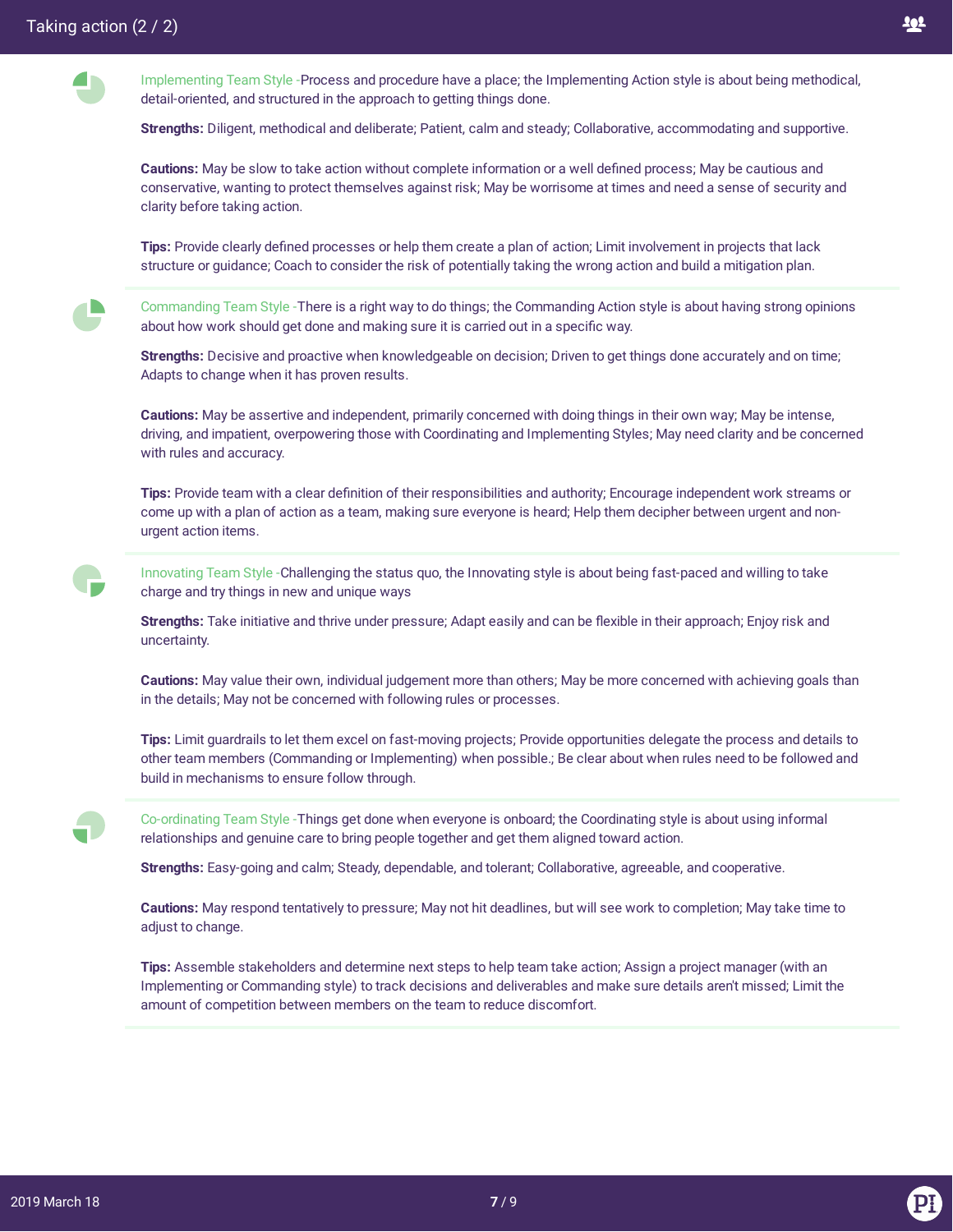**DECISION-MAKING** How team members work together to make decisions. Are decisions made collaboratively or independently? Are they generally safe or risky?



## **Thought Provoking Questions**

Does the team need to make decisions proactively (e.g., decision to achieve a desired future outcome) or reactively (e.g., given the situation we're in, what is the best next step)?

How important is it to make decisions without having all of the details?

How often does the team need to make decisions jointly, without direction from a supervisor (ex. two police officers deciding on a joint action when responding to a call)?